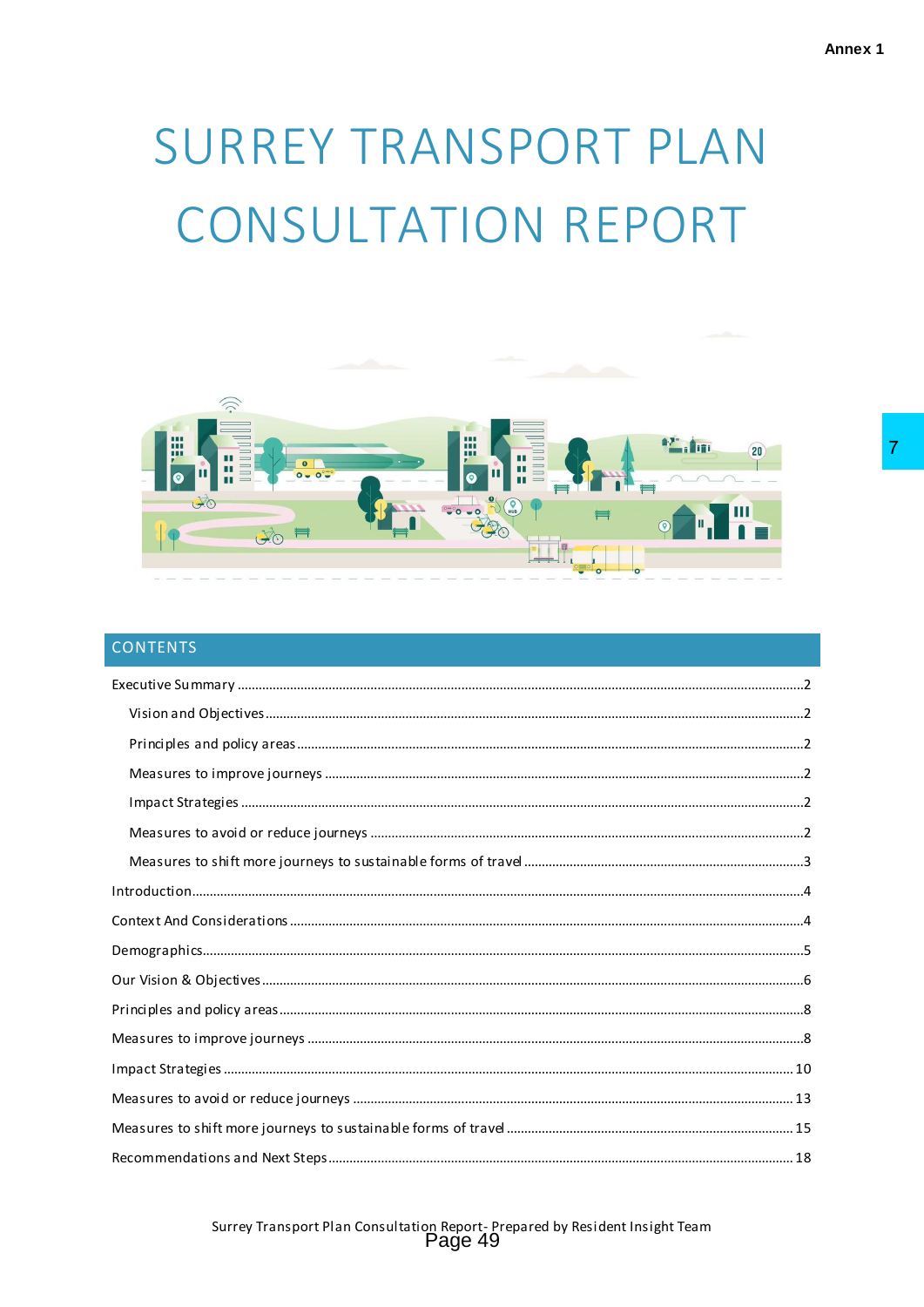# <span id="page-1-0"></span>EXECUTIVE SUMMARY

GENERALLY, 70% RESPONDENTS TO THE SURREY TRANSPORT PLAN CONSULTATION FELT THAT THE DRAFT PLAN WILL BE AT LEAST SOMEWHAT EFFECTIVE. Measures that support travel by foot and bike were generally seen as the most important in achieving the impact strategies. Criticism arose over the plan being too complicated and not having enough concrete targets. Across the board measures that looked to change driver behaviour received less support.

#### <span id="page-1-1"></span>VISION AND OBJECTIVES

There was a varied view of the visions and objectives. Half of respondents feel positive about the level of ambition within the vision, while almost a quarter (23%) disagree. Half of respondents see rapidly reducing carbon emission as the priority. Just under a quarter (24%) of respondents feel the vision and objectives will not address the challenges and opportunities Surrey faces, while 70% believe the measures will be at least somewhat effectively.

## <span id="page-1-2"></span>PRINCIPLES AND POLICY AREAS

Just over a half of respondents (52%) support the Avoid-Shift-Improve principles, while just over a quarter disagree (27%). Around 1 in 5 remained neutral on the subject. Similarly, just under a quarter feel it will be ineffective at meeting net zero targets, while 70% believe it will have some effect. This is reflective of the support seen for the vision and objectives.

#### <span id="page-1-3"></span>MEASURES TO I MPROVE JOURNEYS

Efficient Network Management measures were seen as key to reaching net zero targets with 70% feeling that they will have some effect on reaching the net-zero targets. Over a quarter of respondents felt the most effective measure to manage the road network more efficiently would be the creation of a data driven network management and a 'vision zero' approach to road safety. More respondents felt the promoting zero emission vehicle measures would be effective (75%) than the behaviour change measures (71%).

#### <span id="page-1-4"></span>IMPACT STRATEGIES

Respondents generally favoured measure supporting more travel by foot or bike. Half of respondents feel positive about the impact strategies, while 13% feel negative. A large proportion (37%) did not have strong feelings either way. Respondents overwhelmingly (44%) chose 'Travel more on foot or bike' as the most effective measure in Impact strategy 1. Similarly, respondents chose access to easy using non-car modes and amenities within walking/ cycling distance as the most effective measure in Impact Strategy 2 a t 47%. FIRICIPEL AND POLICY AREAS<br>
Just over a half of respondents (52%) support the Avoid-Si<br>
disagree (27%). Around 1 in 5 remained neutral on the subjective<br>
ineffective atmeeting net zero targets, while 70% believe it will<br>
s

Respondents were in less agreement about which measure would be most successful at providing well connected communities, with integrated public transport being selected by 34% of respondents, while local centres providing services that can be accessed by foot or bike receiving 27%, and services accessible to all receiving 25%.'Travel to local centres on foot and bike and rebalanced traffic calmed roads' (39%) was seen as the top measure to support Impact Strategy 4. This was followed by ensuring tra ffic flows smoothly at 18%.

## <span id="page-1-5"></span>MEASURES TO AVOID OR REDUCE JOURNEYS

Measures to avoid or reduce journeys was a divisive topic with just under half (43%) feeling positively about the ideas to reduce or avoid journeys, with 25% negative. Respondents felt digital connectivity measures would be most effective (67%) at reducing journeys, with the 'Planning for Place' measures close behind. Behavioural change measures were least popular with 38% of respondents thinking they would not be effective.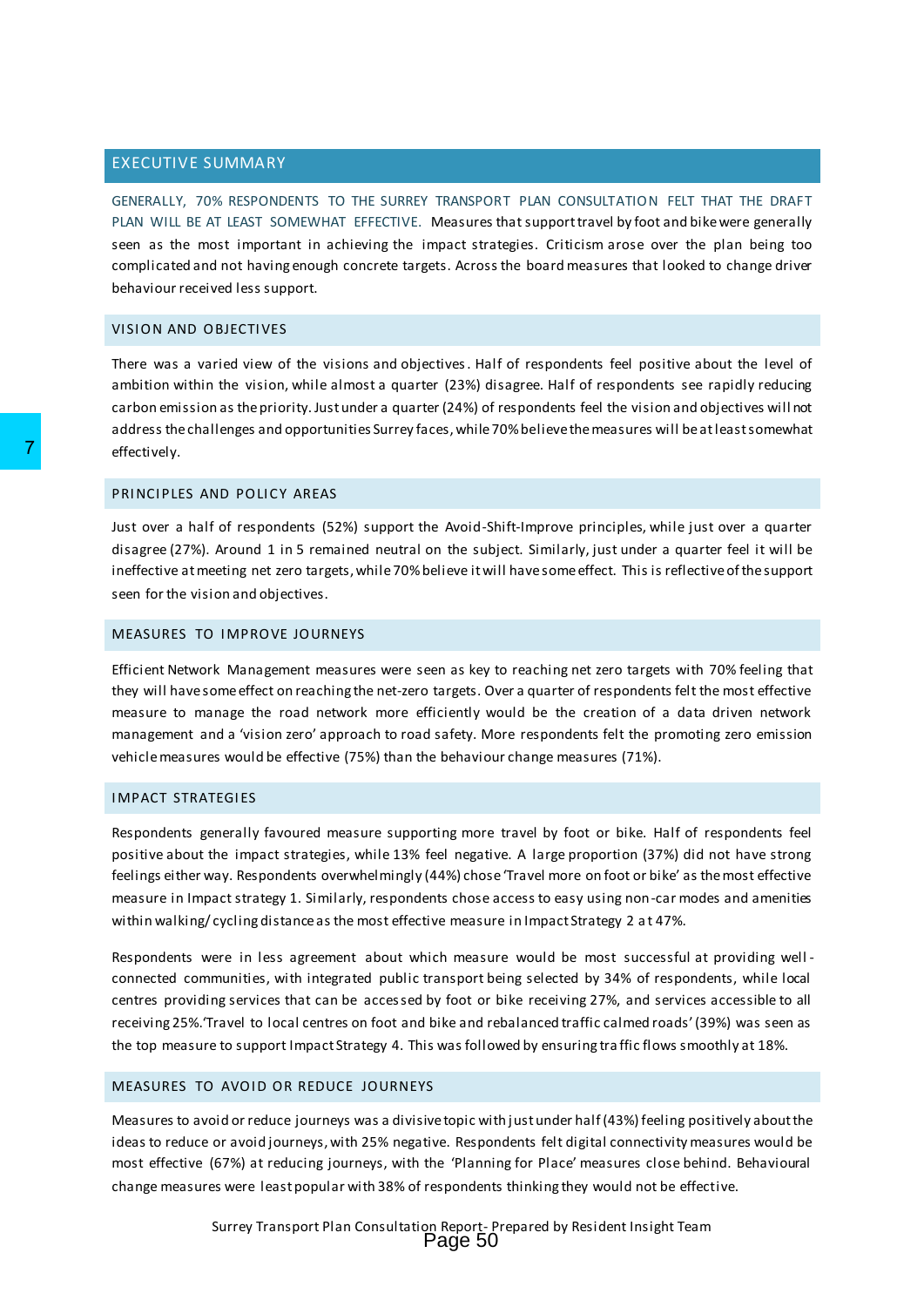The establishment of 20-minute neighbourhoods (43%) were seen as the most likely way to encourage respondents to reduce or avoid journeys by car, while new developments designed to promote sustainable travel options came second at 22%. In the short-term walking and cycling schemes were the most popular (35%) to achieve this goal, with making land use changes to increase the range of activities available close behind at 29%.

# <span id="page-2-0"></span>MEASURES TO SHIFT MORE JOURNEYS TO SUSTAINABLE FORMS OF TRAVEL

There was a real indication of support for the sustainable travel hierarchy with 60% of respondents feeling positively about the idea. However, 26% still felt active travel measures would have no effect in encouraging walking or cycling, with 72% thinking it would be effective.

The main barriers to walking and cycling were fast traffic making cycling unsafe (19%), poorly maintained cycle and footpaths (18%) and cycleways that aren't joined up (17%). 69% of respondents felt public and shared transport measures would be effective. Improved, integrated and simplified services were considered the most effective measure to encourage public transport use with 49% agreeing with this. Improved journey time reliability came second at 19%. Demand management for cars was seen as one of the least effective measures for encouraging less car use with 36% of respondents disagreeing with this. However, measures effecting the negative impacts of good vehicles and encouraging goods vehicles to operate more sustainably were seen more positively with only 19% of respondents thinking they would be ineffective. Again, the behaviour change measures received less support, with only 12% thinking they would be very effective. ment for cars was seen as one of the least effective measures<br>
ersuch stiagreleing with this . However, measures effecting the<br>
egoods vehicles to operate more sustainably were seen more<br>
ig they would be ineffective. Agai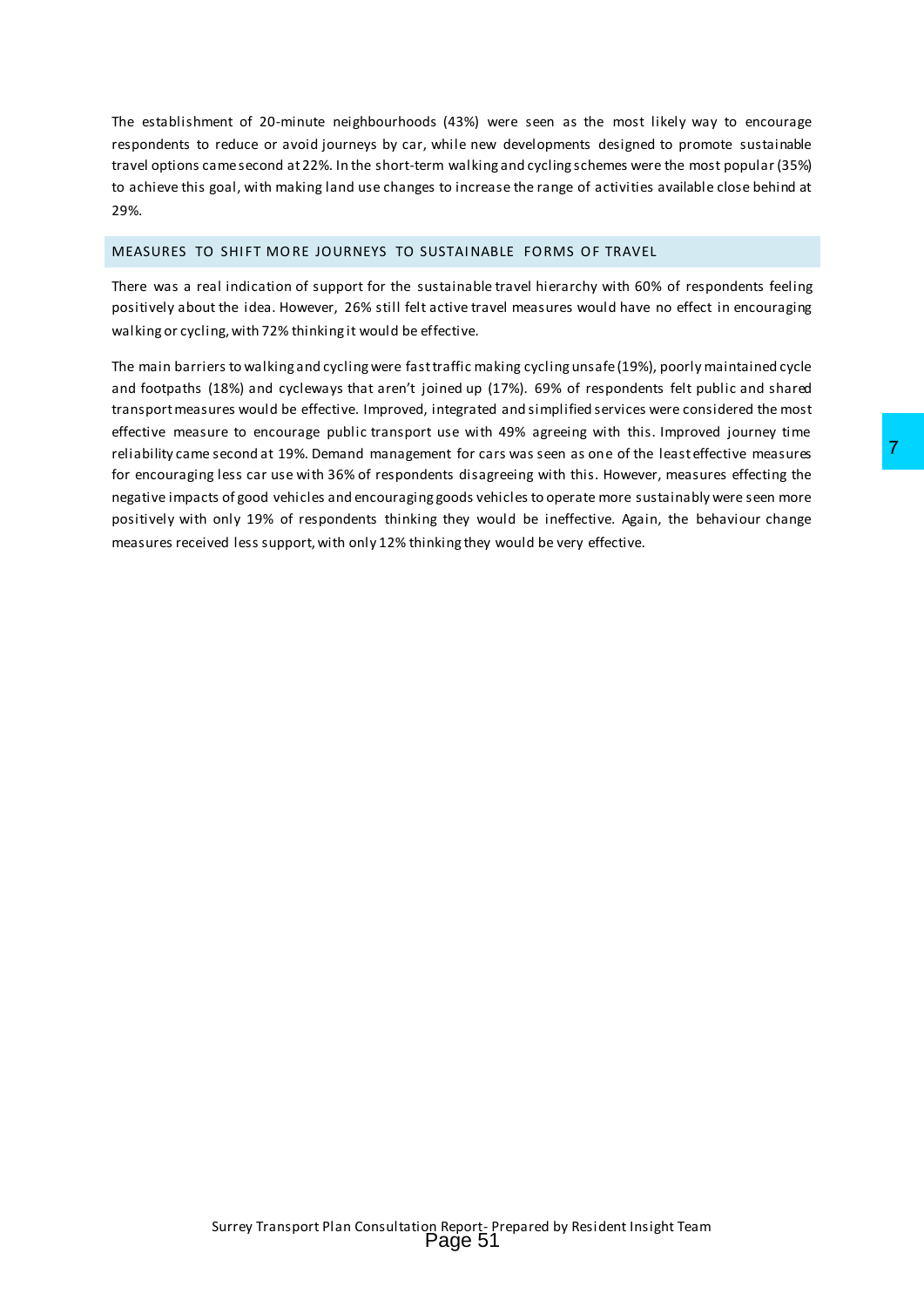## <span id="page-3-0"></span>INTRODUCTION

TRANSPORT ACCOUNTS FOR 46% OF SURREY'S CARBON EMISSIONS. The Surrey Transport Plan is an opportunity to help tackle the global climate challenge whilst creating clear local benefits for Surrey's communities, environments, and economy. The draft plan sets out our vision for a carbon net-zero transport system by 2050 and the big ideas that will help us get there. Itis the transport roadmap to tackle climate change by reducing carbon emissions and reinvigorating our local places and communities, helping us to deliver our Community Vision for 2030 and our Health & Wellbeing Strategy.

The plan has been developed from an extensive evidence base, compiled by reviewing local policies, strategies, and datasets to get to the heart of the challenges facing Surrey and identify the key opportunities for transport across the county. Once adopted, the plan will form Surrey County Council's primary transport policy, directing future thinking, investment, and developments in transport.

In order to gain resident feedback on the draft Local Transport Plan a consultation took place from July to November 2021. This consultation was primarily undertaken through an online survey with some further insight being provided through direct emails. This report brings together the findings from both of these data sources and provides recommendations for next steps.

## <span id="page-3-1"></span>CONTEXT AND CONSIDERATIONS

On the 5<sup>th</sup> of July the Surrey Transport Plan Commonplace was launched. This provided both access to the full documentation and a summary for each of the sections to allow respondents to access as much detail as they felt necessary to respond accurately. Overall, the commonplace site received 8333 visitors and 1437 contributions.

There was a total of 414 confirmed respondents across the Commonplace survey. A further 84 responses were received but not confirmed. Following best practice these responses have not been included in the analysis, however, can be provided separately if requested. The nature of commonplace also allowed respondents to focus in on the area of the report they were most interest in, and therefore each section has a varied response rate ranging from 80 to 346 It is therefore important to acknowledge that some areas of feedback are more comprehensive than others. Their growlded through direct emails. This report brings toge<br>
and provides recommendations for next steps.<br>
CONTEXT AND CONSIDERATIONS<br>
On the 5<sup>th</sup> of July the Surrey Transport Plan Commonplace we<br>
decumentation and a su

During the period that the commonplace page was live the Council also received emails from statutory consultees. These responses have been included in the computer-aided thematic analysis which was undertaken of all free text responses.

It is important to note that all forms of engagement have been self-selecting, and therefore all findings should be understood as indicative of residents' views rather than representative of all residents.

It is also notable that during this period a series of in person engagement events were held. Attendees were encouraged to complete the commonplace Survey and any feedback from these meetings were shared directly with the design team and therefore has not been included in this report.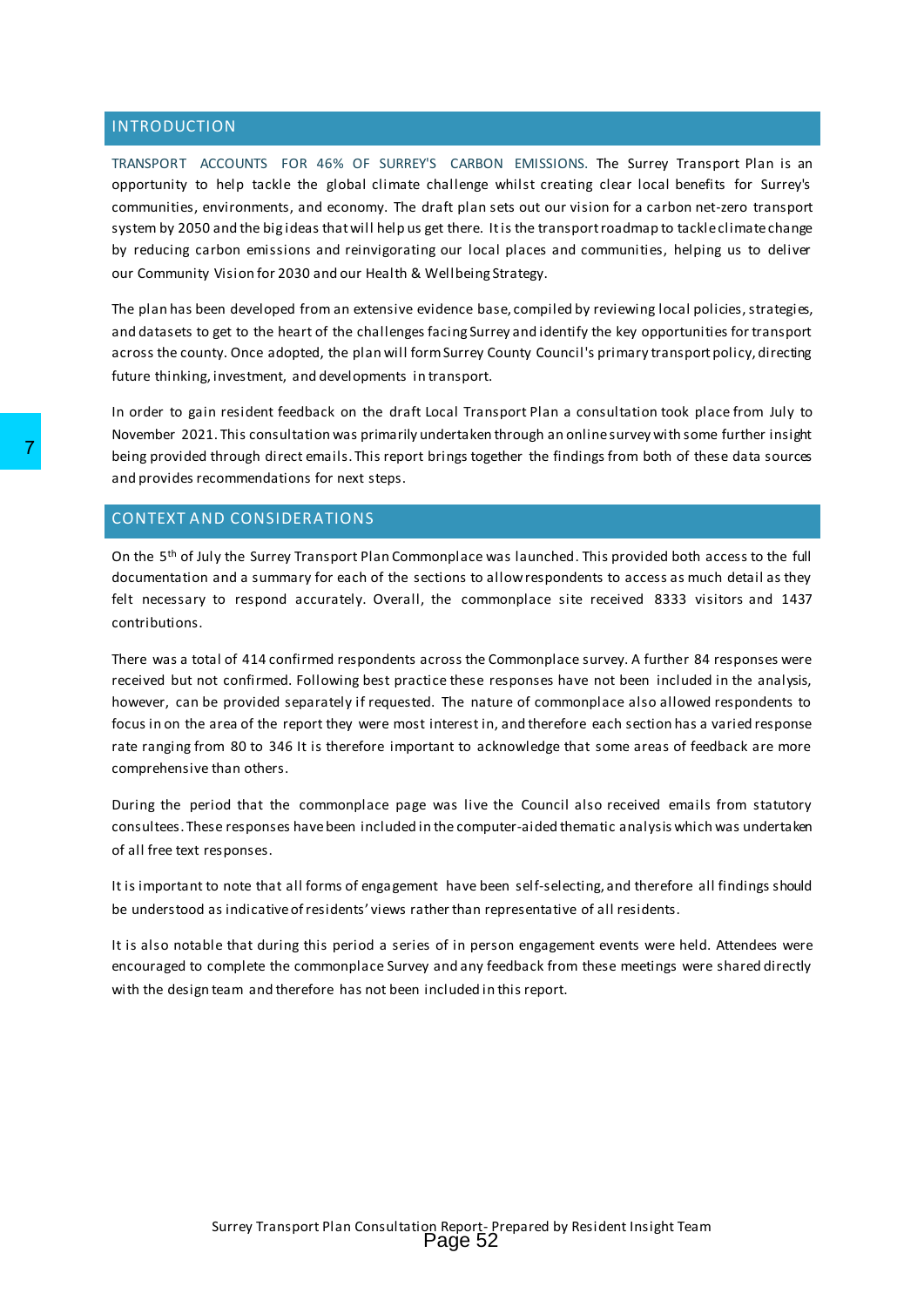## <span id="page-4-0"></span>DEMOGRAPHICS

THE MAJORITY OF RESPONDENTS LIVED IN SURREY AND WERE CAR DRIVERS. Of those who gave their demographic details two groups were underrepresented: females and younger people.

The Surrey Transport Plan commonplace received 1437 responses in total. A large percentage of respondents drive private vehicles, with 50% selecting this choice (figure 2). However, cyclists were also common with 10% of contributors usually using a bicycle, and 7% primarily pedestrians.





**Figure 1: Connection to Surrey Figure 2: Primary Method of Travel** 

Respondents were more likely to be male, with 42% of respondents identifying as such compared to 28% female (figure 3). The majority of respondents (59%) were 45 and older (figure 4). This is above the general demographics for Surrey where 46% of the population are above 45. It should therefore be noted that this report provides more evidence on the views of an older male demographic. Due to the smaller sample sizes of younger people and females, more research would need to be conducted into these groups to ensure robust conclusions.



Surrey Transport Plan Consultation Report- Prepared by Resident Insight Team<br>Page 53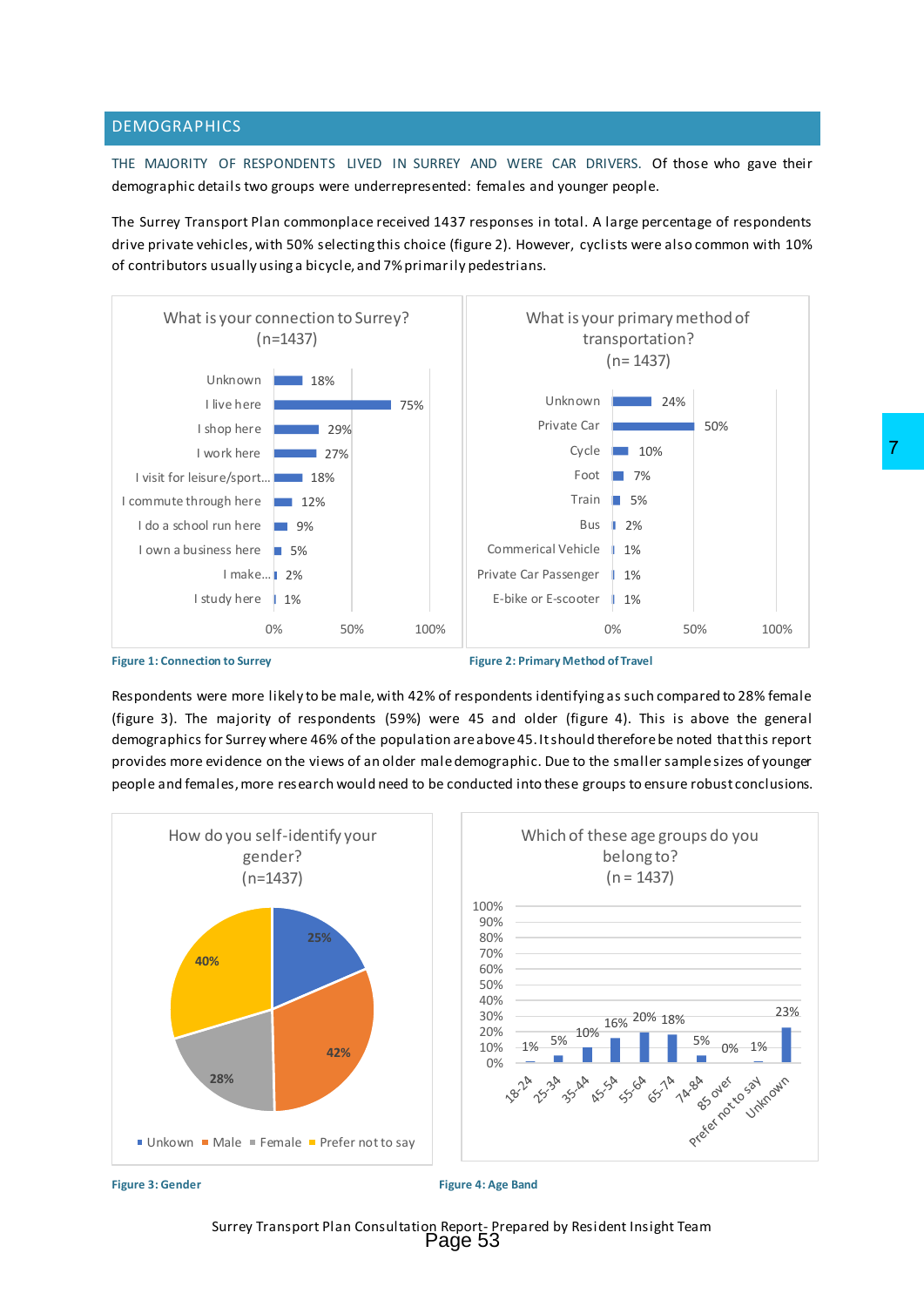## <span id="page-5-0"></span>OUR VISION & OBJECTIVES

GENERAL SENTIMENT ON THE LEVEL OF AMBITION IS POSITIVE (50%) WHILE A FURTHER 28% DO NOT FEEL STRONGLY EITHER WAY. However almost a quarter (23%) disagree, which is a common finding throughout the consultation.



Of those who disagreed with the level of ambition and chose to expand their reasoning in the comments, there was a split between whose who felt it did not go far enough (8% of comments) and those who considered it going too far (4% of comments).



Half of respondents see rapidly reducing carbon emission as the most important priority, with wellbeing and quality of life coming second at 23% (figure 6). This suggests respondents in general were willing to forgo certain personal benefits to achieve climate change goals.



**Figure 6: Prioritisation of the plans 4 objective**

**Figure 5: Ambition within Vision Statement**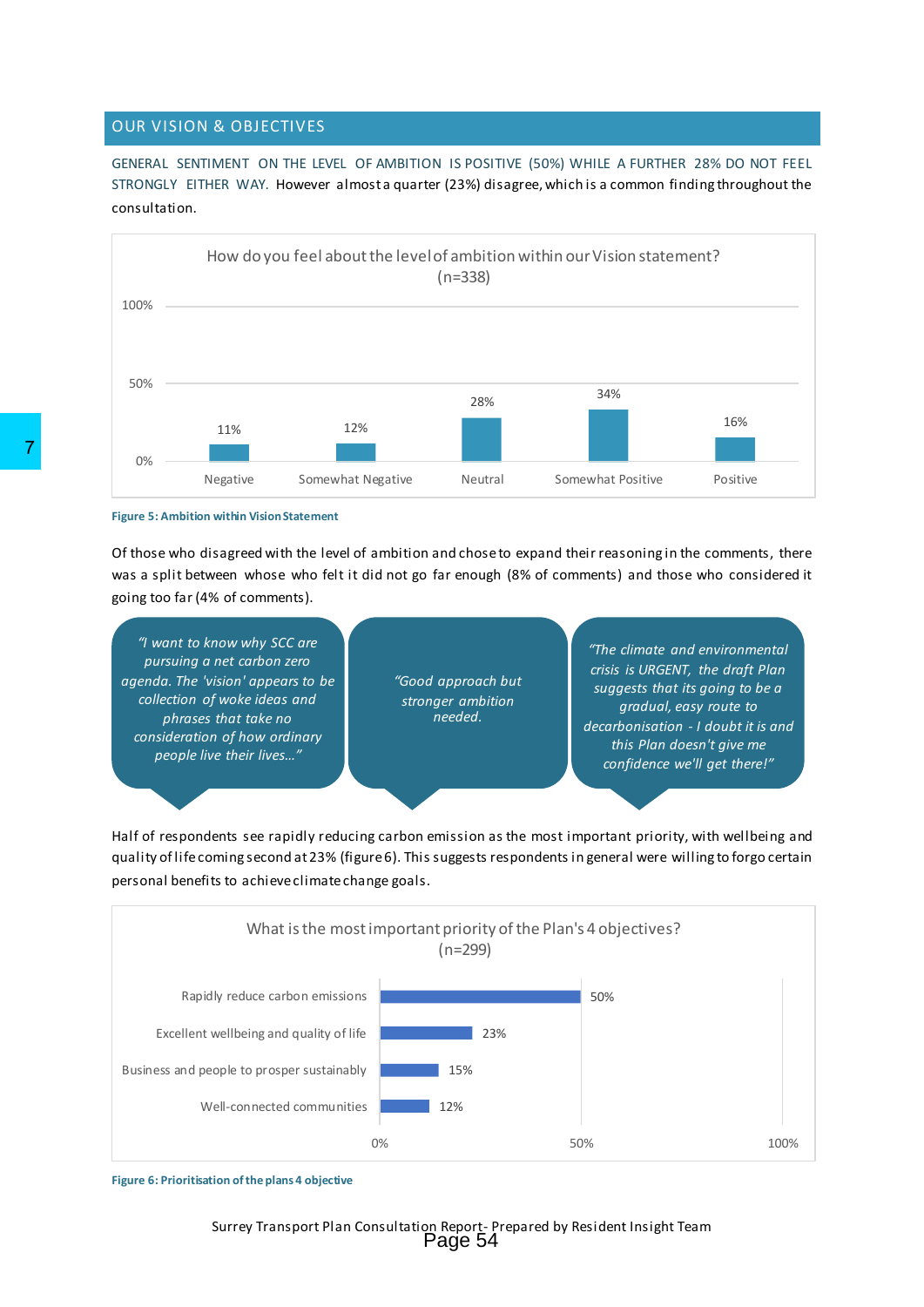Just under a quarter of respondents feel the vision and objectives will not address the challenges and opportunities Surrey faces, while 70% believe the measures will be at least somewhat effectively (figure 7). This is reflected in those who agreed with the level of ambition in the plan.





Over 1 in 10 who left further comments on the vision and objectives found the wording either too complicated or vague. There was an appetite for more precise and simple objectives, providing an opportunity to improve future communication when consulting on individual schemes that support the plan.

*'It is unnecessarily long, complicated and repetitive. Strategies should be concise, to the point and implementable.'*

*"Less vague unambitious statements. Set real targets to reduce traffic and improve active travel."*

*'Something simple saying how you intend to improve cycle lanes, reduce traffic speed, put in more electric vehicle charging points would have been much more useful.'*

There was also a strong desire from respondents for more references to active travel, public transport, and the bus network in the vision and objectives (figure8). Respondents viewed these as the most likely way to achieve the goals laid out.



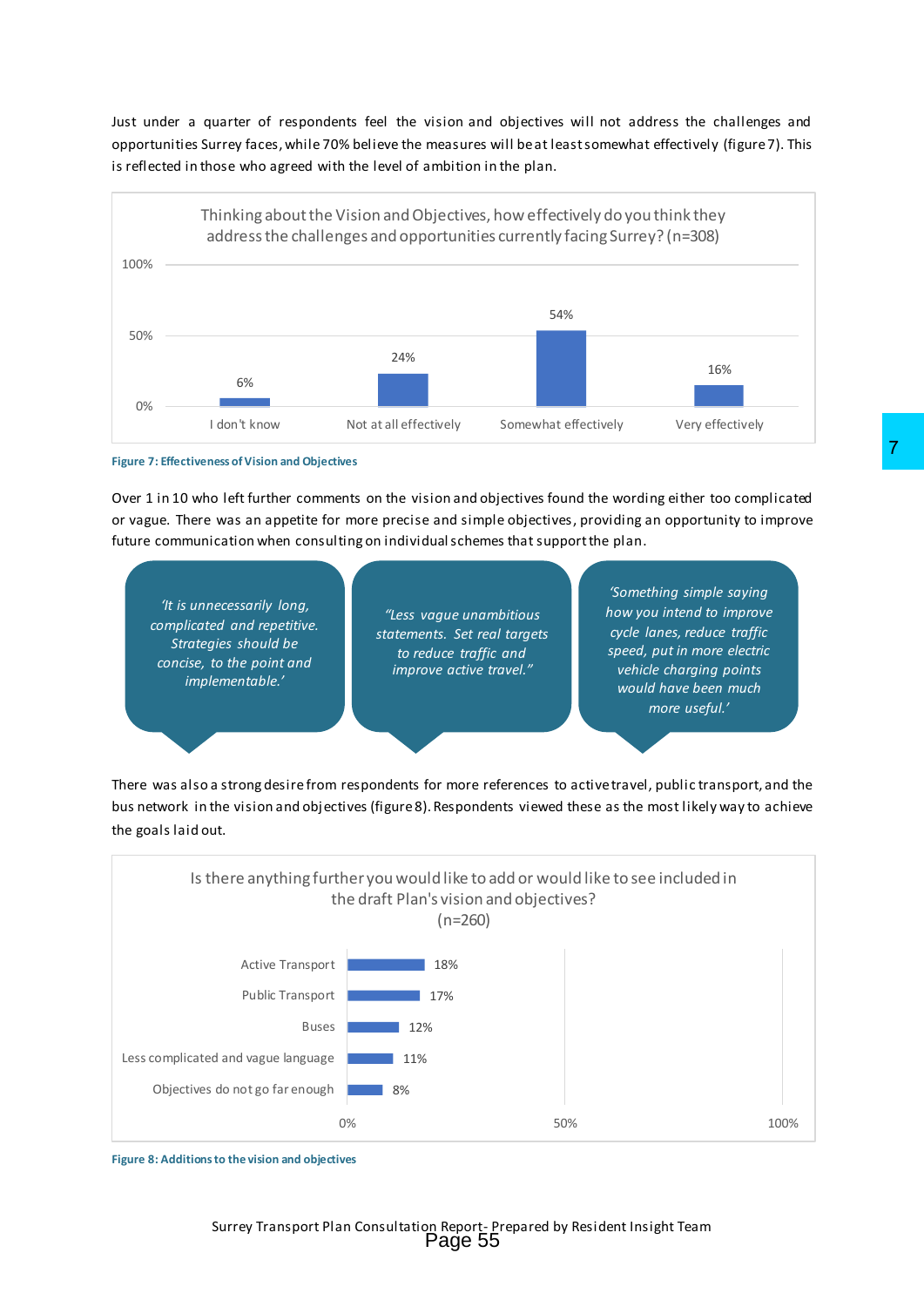#### <span id="page-7-0"></span>PRINCIPLES AND POLICY AREAS

JUST OVER A HALF OF RESPONDENTS (52%) SUPPORT THE AVOID-SHIFT-IMPROVE PRINCIPLES, WHILE JUST OVER A QUARTER DISAGREE (27%). AROUND 1 IN 5 REMAINED NEUTRAL ON THE SUBJECT. This indicates that the majority of respondents were not strongly opposed to the principles on which the transport plan is built upon. However, just under a quarter feel it will be ineffective at meeting net zero targets, while 70% believe it will have some effect. This is reflective of the support seen for the vision and objectives.





effective

23%

How effective do you think the Avoid-Shift-Improve principleswill be in meeting our objectives to reduce carbon towards net zero by 2050? (n= 188)

Not at all Somewhat

effective

56%

14%

Very effective

6%

I don't know

0%

50%

100%

#### <span id="page-7-1"></span>MEASURES TO IMPROVE JOURNEYS

70% FEEL THAT EFFICI ENT NETWORK MANAGEMENT MEASURES WILL HAVE SOME EFFECT ON REACHING THE NET-ZERO TARGETS (FIGURE 11). Figure 12 shows that over a quarter of respondents felt the most effective measure to manage the road network more efficiently would be the creation of a 'data driven network management' (29%) and 'a vision zero approach to road safety' (26%).



**Figure 11: Effectiveness of the Efficient Network Management Measures**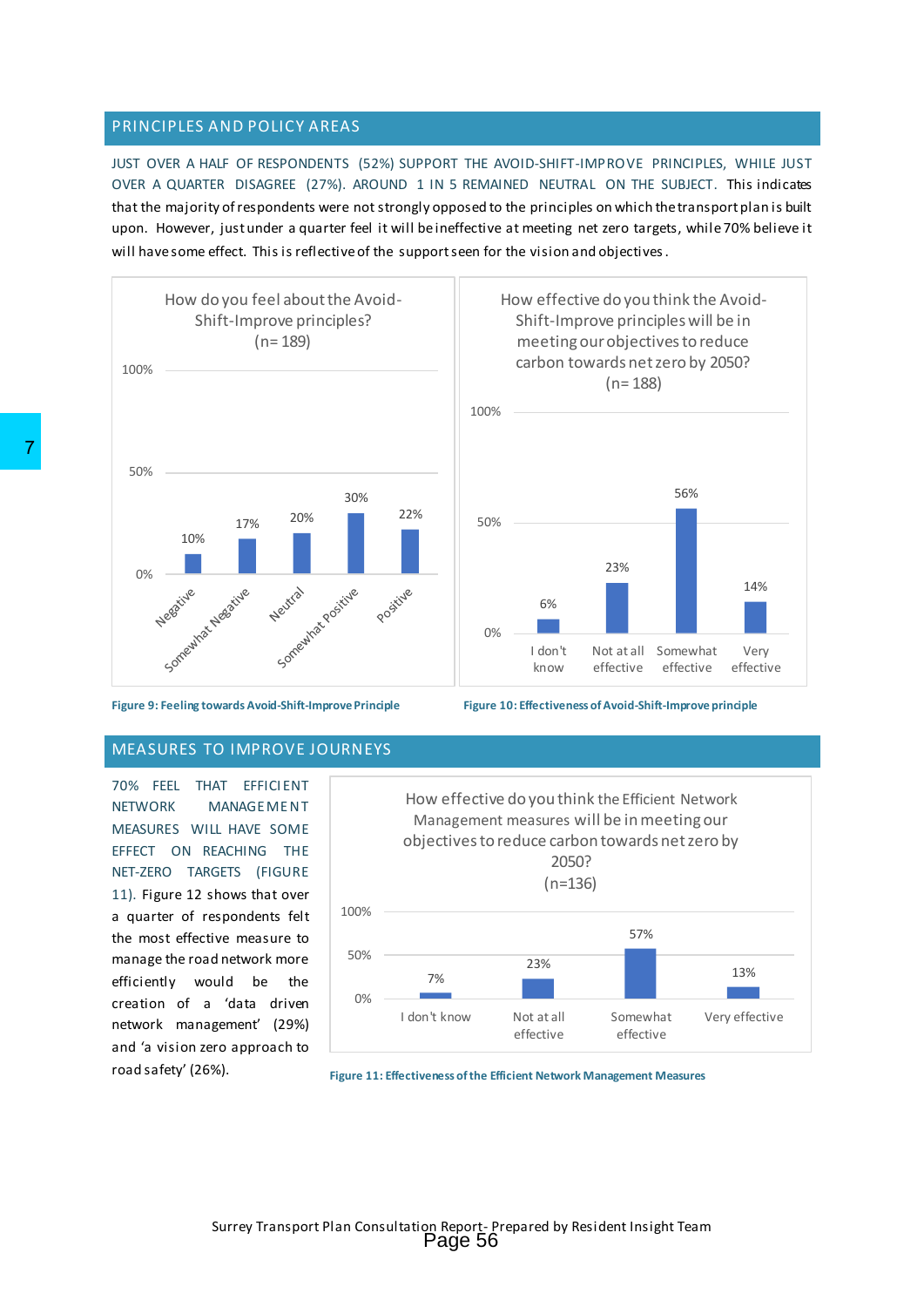



Figures 13 and 14 show that more respondents felt the promoting zero emission vehicle measures would be effective (75%) than the behaviour change measures (71%). This suggests respondents are more likely to support the broad efforts for Surrey to move to low emission vehicles than plans to change their personal behaviour.



**Figure 13: Effectiveness of Behaviour Change Measures Figure 14: Effectiveness of Promoting Zero Emission Vehicles measures**

The main barrier to reducing individual car ownership, as shown in figure 15, was understood to be due to the convenience that comes with having a personal vehicle (36%), the perceived lower cost of petrol engine vehicles compared to EVs or public transport (18%), and the cultural and societal expectations to own a vehicle (14%).



**Figure 15: Barriers are to reducing individual car ownership in the future**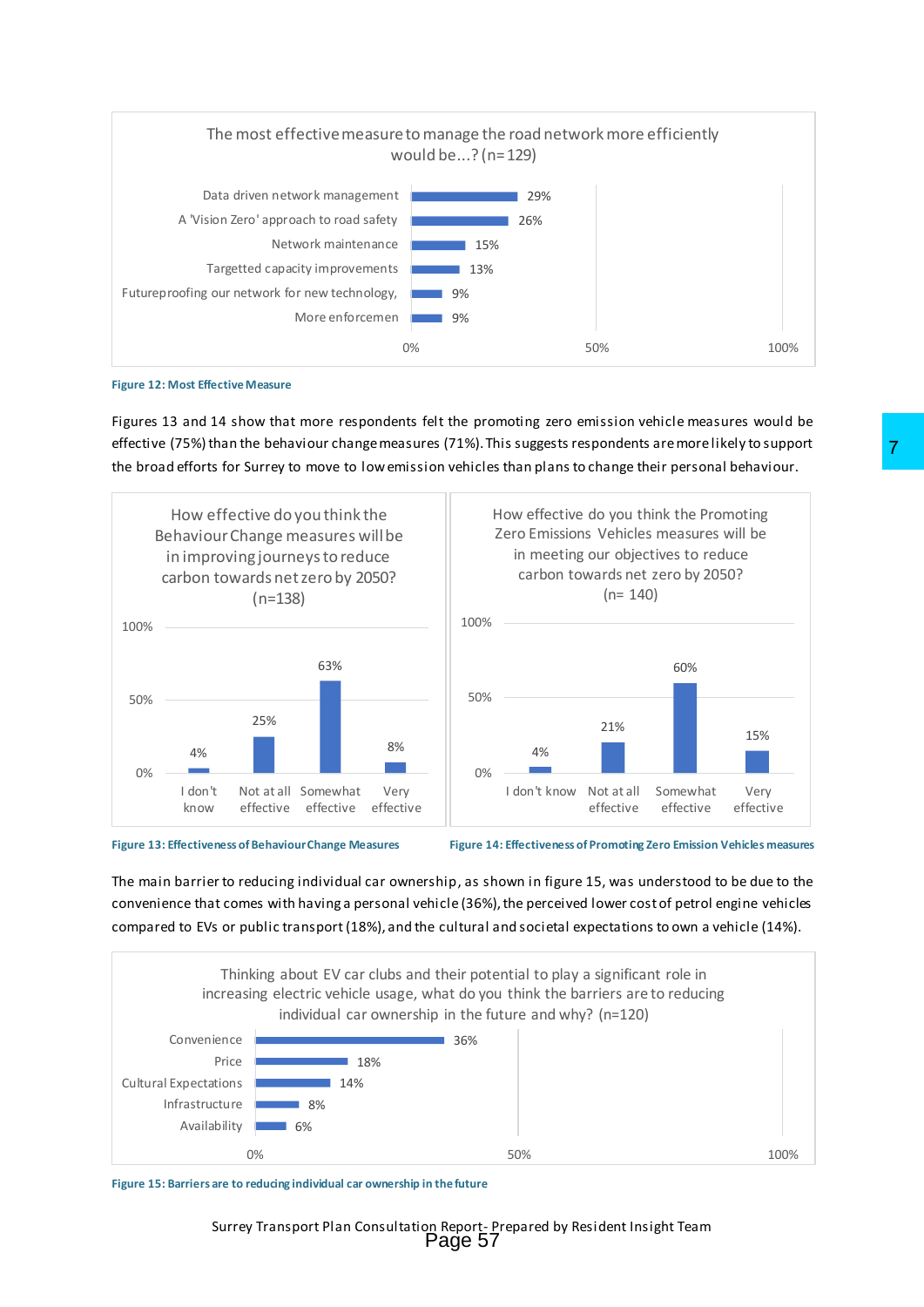Respondents would like to see more emphasis on public transport to improve efficiency and sustainability of journeys reflecting a larger trend of support for such measures (figure 16). There was also criticism on the emphasis on EVs before electricity generation is decarbonised (10%), while an equal number wished to see charging infrastructure improved.



**Figure 16: Additions to improve efficiency/sustainability of journeys**

#### <span id="page-9-0"></span>IMPACT STRATEGIES

HALF OF RESPONDENTS FEEL POSITIVE ABOUT THE IMPACT STRATEGIES, WHILE 13% FEEL NEGATIVE. A LARGE PROPORTION (37%) DID NOT HAVE STRONG FEELINGS EITHER WAY. Across all 4 strategies active travel was seen as a very important component to achieving the goals. The low number of negative views indicates the impact strategies are the least controversial aspect of the plan.



**Figure 17: Impact strategies ability to meet our objectives to reduce carbon towards net zero by 2050**

Respondents overwhelmingly (44%) chose 'Travel more on foot or bike' as the most effective measure in achieving impact strategy 1 (figure 18). Similarly, respondents chose easy access to use non-car modes and amenities within walking/ cycling distance as the most effective measure in impact strategy 2 at 47% (figure 19). This provides support for the establishment of 20-minute neighbourhoods.



**Figure 18: Most successful measure Impact Strategy 1**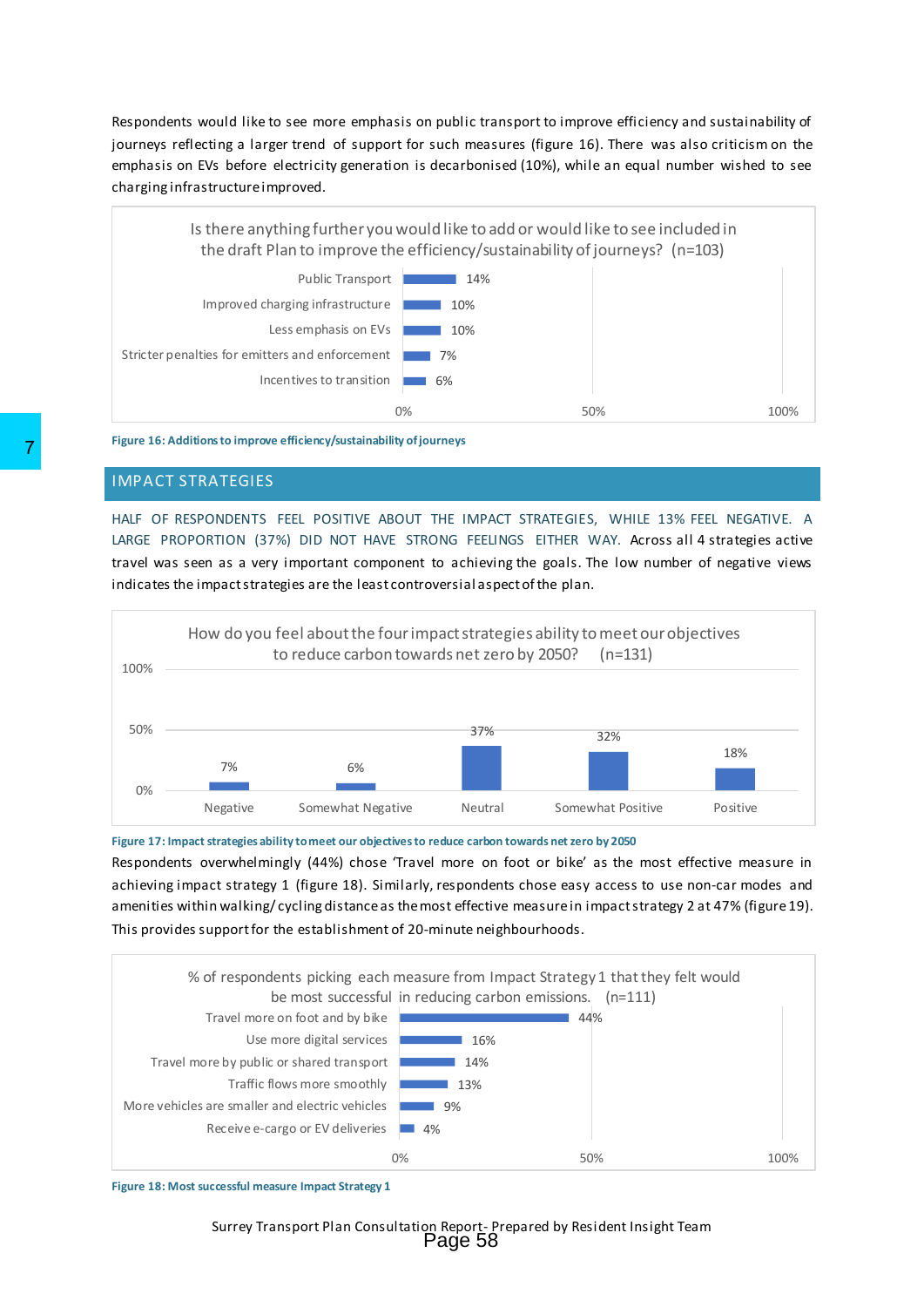



Respondents were in less agreement about which measure would be most successful at providing well connected communities, with integrated public transport being selected by 34% of respondents, while local centres providing services that can be accessed by foot or bike receiving 27%, and services accessible to all receiving 25% (figure 20).





'Travel to local centres on foot and bike and rebalanced traffic calmed roads' (39%) was seen as the top measure to support impact strategy 4 (figure 21). This was followed by ensuring 'traffic flows more smoothly' at 18%. These are compatible with the answers given to achieving the other impact strategies.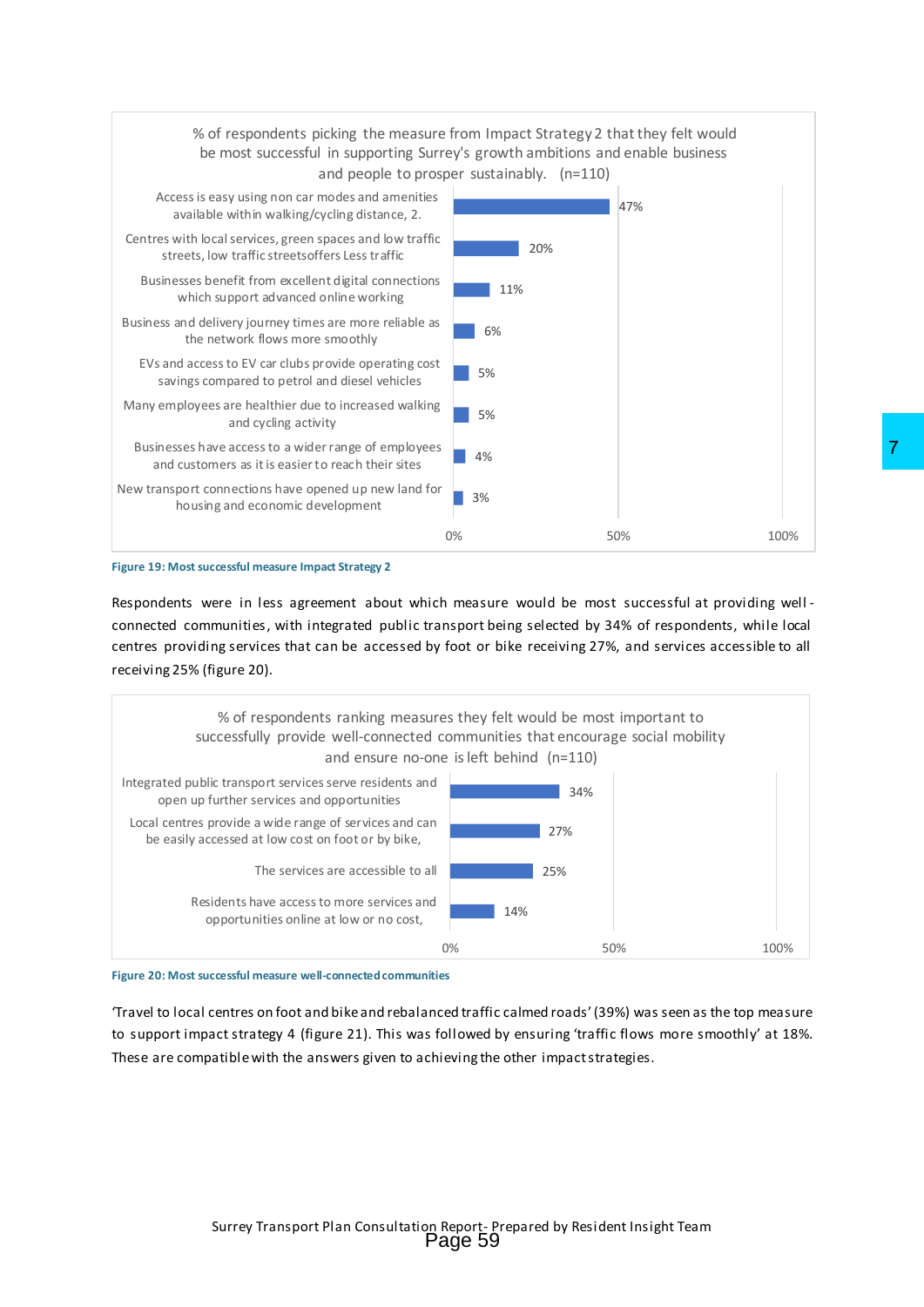



Figure 22 shows that when asked if they would like to include anything additional to the impact strategies respondents largely echoed previous answers, wanting a greater emphasis on active transport (13%) and infrastructure improvements (12%).



**Figure 22: Addition to impact strategies**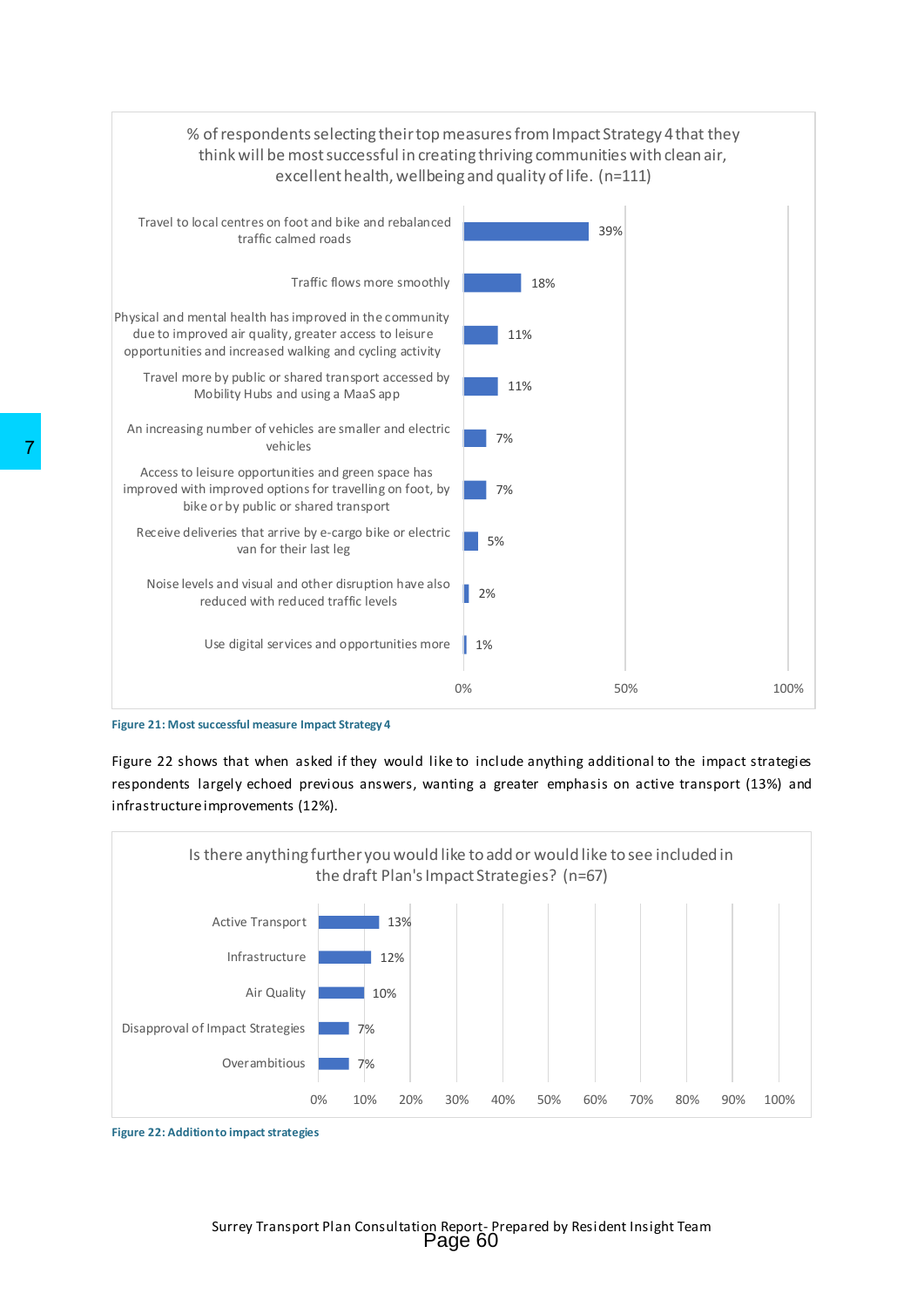# <span id="page-12-0"></span>MEASURES TO AVOID OR REDUCE JOURNEYS

JUST UNDER HALF (43%) FELT POSITIVELY ABOUT THE IDEAS TO REDUCE OR AVOID JOURNEYS, WITH 25% NEGATIVE.



**Figure 23: Ambitiousness of reduce or avoid journeysideasto achieve our net zero carbon objective**

Respondents felt digital connectivity measures would be most effective (67%) at reducing journeys, with the 'Planning for Place' measures close behind (figure 24). Behavioural change measures were least popular with 38% of respondents thinking they would ineffective.



**Figure 24: Effectiveness of each measure type on reduction or avoiding journeys**

The establishment of 20-minute neighbourhoods (43%) were viewed as the most likely way to encourage respondents to reduce or avoid journeys by car, while new developments designed to promote sustainable travel options came second at 22%. This is supportive of a preparedness to shift to walking and cycling were possible seen throughout consultation. Of places to implement a 20-minute neighbourhood Guildford (7%) was most popular.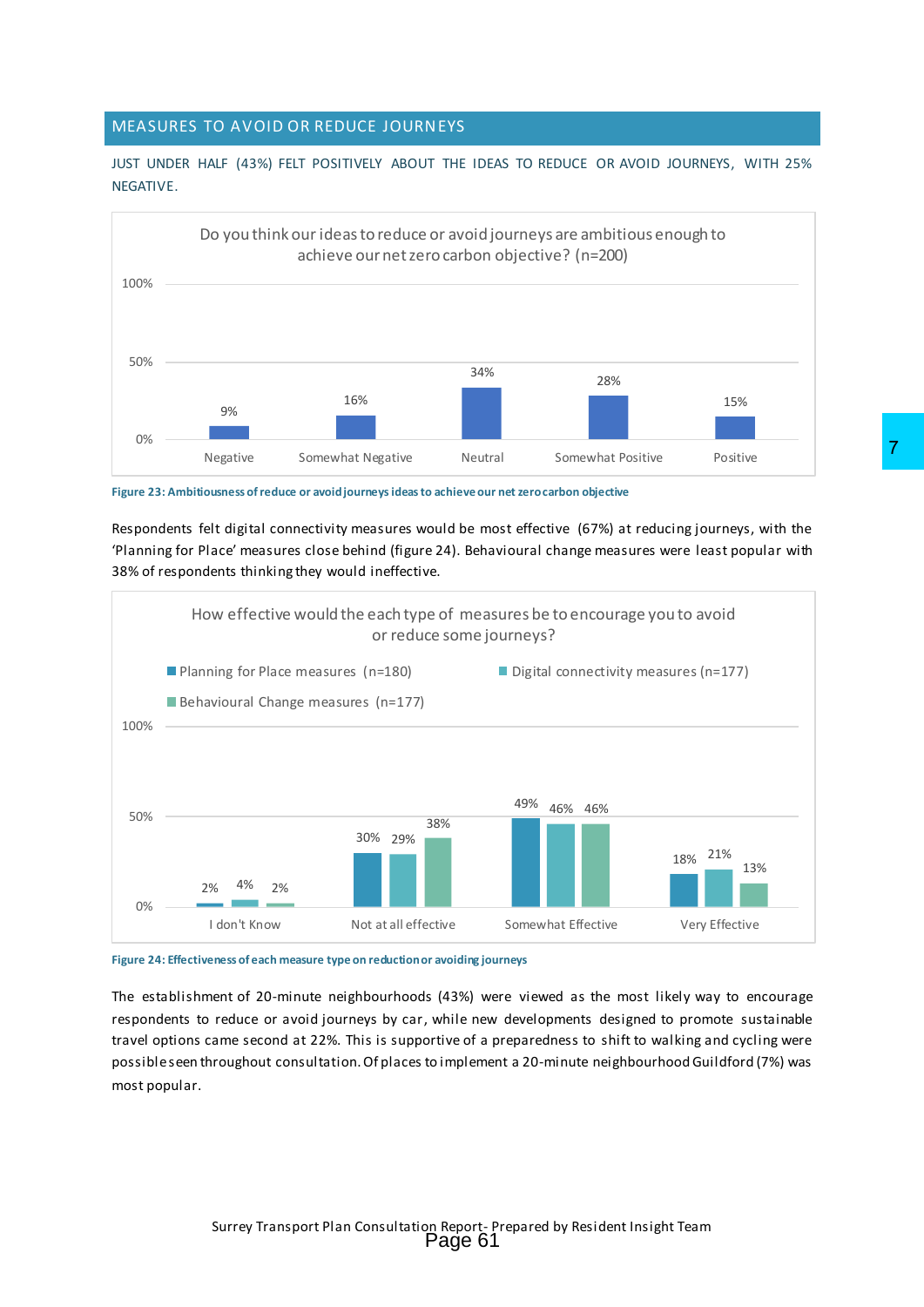

#### **Figure 25: Measure prioritisation to avoid or reduce car journeys**





In the short-term walking and cycling schemes were the most popular (35%) to achieve the goal of reducing car journeys, while making land use changes to increase the range of activities available was close behind at 29% (figure 27). Again, this is indicative of a more general desire to see more walking and cycling measures with 19% wanting to see more active travel measures included in the plan, along with improved infrastructure to support this. This was coupled with improved public transport at 10%(figure 28).





Figure 27: Prioritisation of short-term measures **Figure 28: additions for reducing or avoiding the need to travel**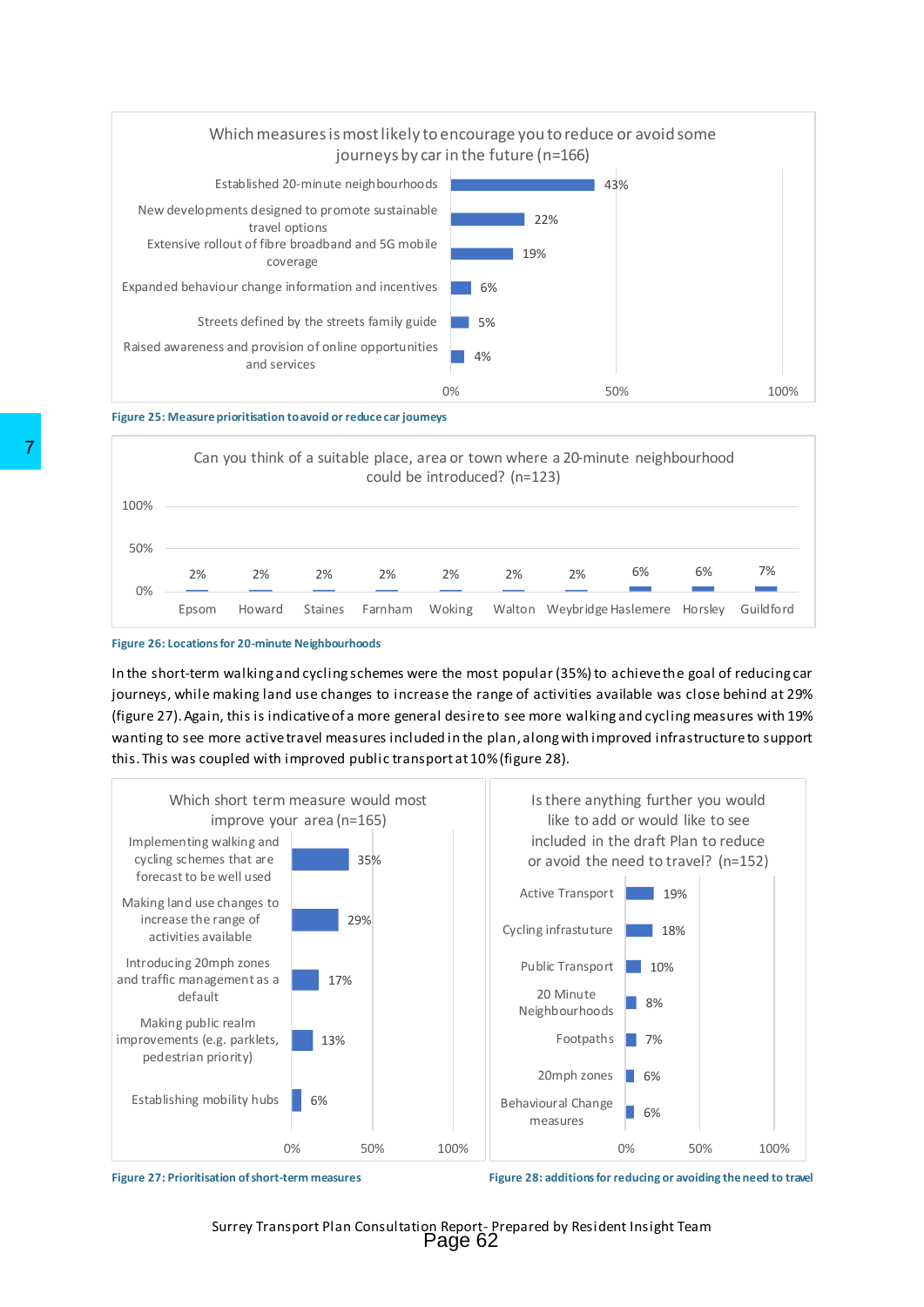#### <span id="page-14-0"></span>MEASURES TO SHIFT MORE JOURNEYS TO SUSTAINABLE FORMS OF TRAVEL

WITH 60% OF RESPONDENTS FEELING POSITIVELY ABOUT THE IDEA OF A SUSTAINABLE TRAVEL HIERARCHY, AND 18% NEGATIVE IT WAS THE MOST POPULAR OF THE METHODS (FIGURE 29). This was coupled with strong support for more active travel measures.



#### **Figure 29: Sentiment toward travel hierarchy**

While 26% still felt active travel measures would have no effect in encouraging walking or cycling, 72% thought it would be effective providing strong support for the measures (figure 30). When asked what the main barriers to walking and cycling were there was a strong response rate at 948 comments. Fast traffic making cycling unsafe (19%), poorly maintained cycle and footpaths (18%) and cycleways that aren't joined up (17%) were given as the main obstacles (figure 31). Limiting traffic speed and improving **i**nfrastructure and maintenance are therefore viewed as the best measure to remove barriers to active transport.





Of those that answered that other (9%) causes were a barrier to active travel a quarter said it was due to health or age limitations, while others said it was due to safety concerns. Any future plans will have to ensure those who rely on private vehicles to remain mobile due to reasons of health or disability are not excluded from accessing services due to the promotion of active travel.



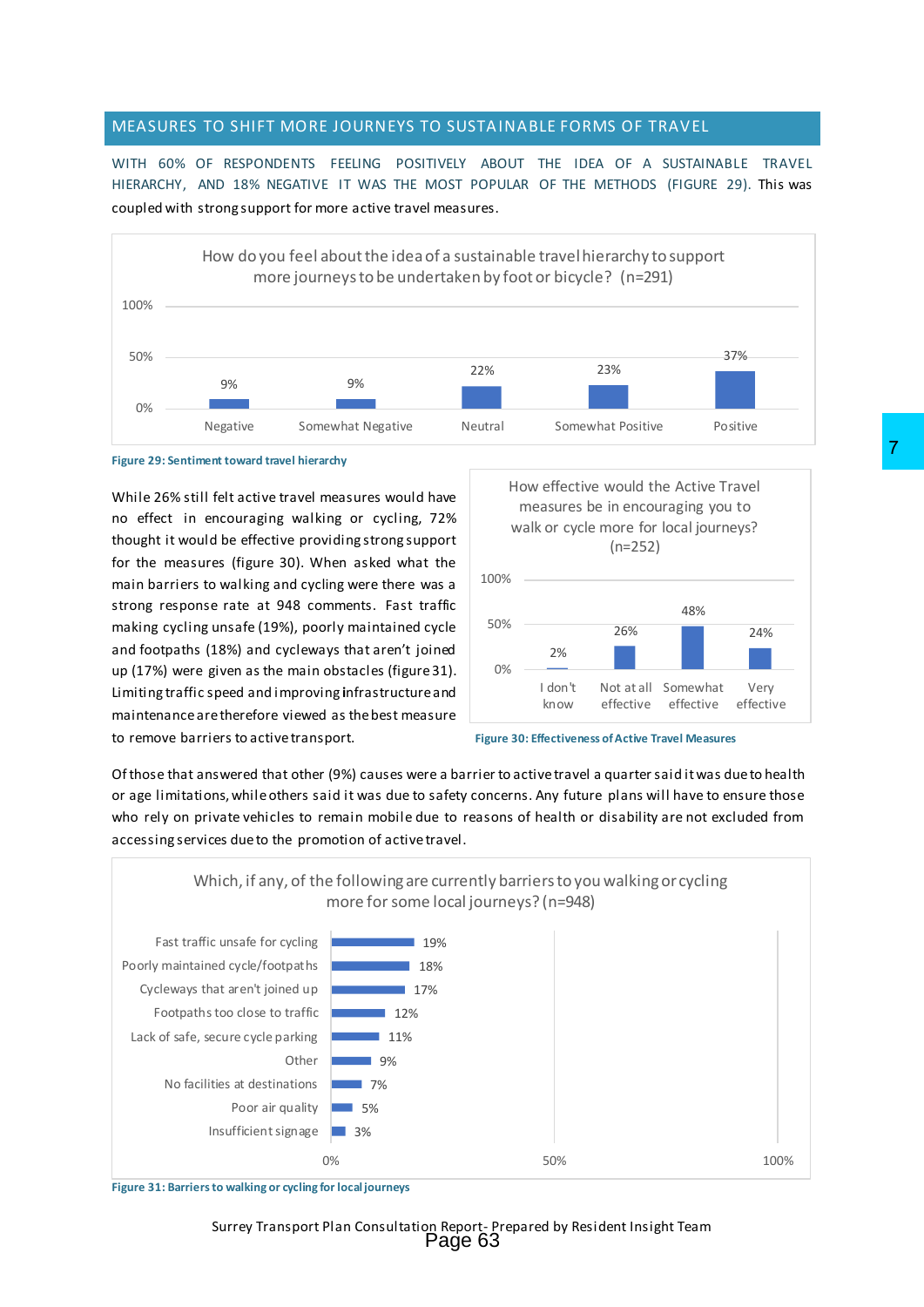Of the measures to encourage public and shared transport, 69% of respondents felt they would be effective (figure 32). 'Improved, integrated and simplified services' were considered the priority measure to achieve this at 49%, while 'improved journey time reliability' came second at 19% (figure 33). Plans for public transport should therefore prioritise joining up services and ensuring information on how to access them is simple, followed by improving service provision and reliability.



**Figure 32: Effectiveness of Public and shared public transport measures**

What is the most effective measure that would encourage you to use Public and Shared Public Transport more for local journeys? (n=240)



#### **Figure 33: Prioritisation of measures to encourage use of public transport**

Managing the demand for cars was seen as one of the least effective measures for encouraging less car use with 36% of respondents disagreeing with this (figure 34). However, measures effecting the negative impacts of good vehicles and encouraging goods vehicles to operate more sustainably were seen more positively with only 19% of respondents thinking they would be ineffective (figure 35). This is indicative of respondents in general supporting efforts to be more environmentally friendly but less supportive when these measures directly impact their behaviours. Similarly, behaviour change measures received less support, with only 12% thinking they would be very effective (figure 34).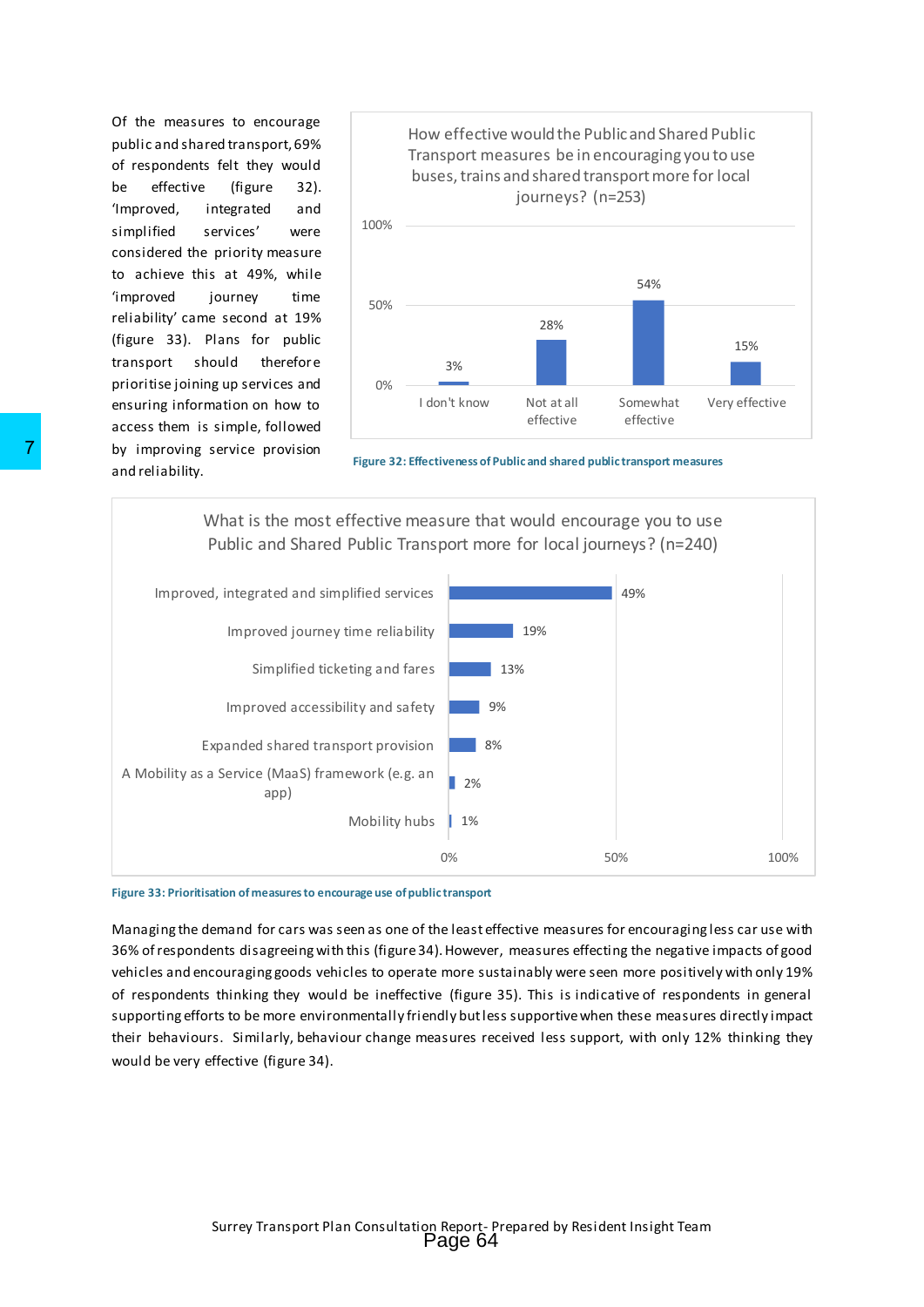





**Figure 35: Effectiveness of measures on reducing impact of goods vehicles**

The most popular measures to add to encourage sustainable travel were improved public transport (37%), cycling (22%) and stricter rules for parking (9%). This included preventing cars blocking footpaths and cycle lanes as well as preventing idling during the school run.